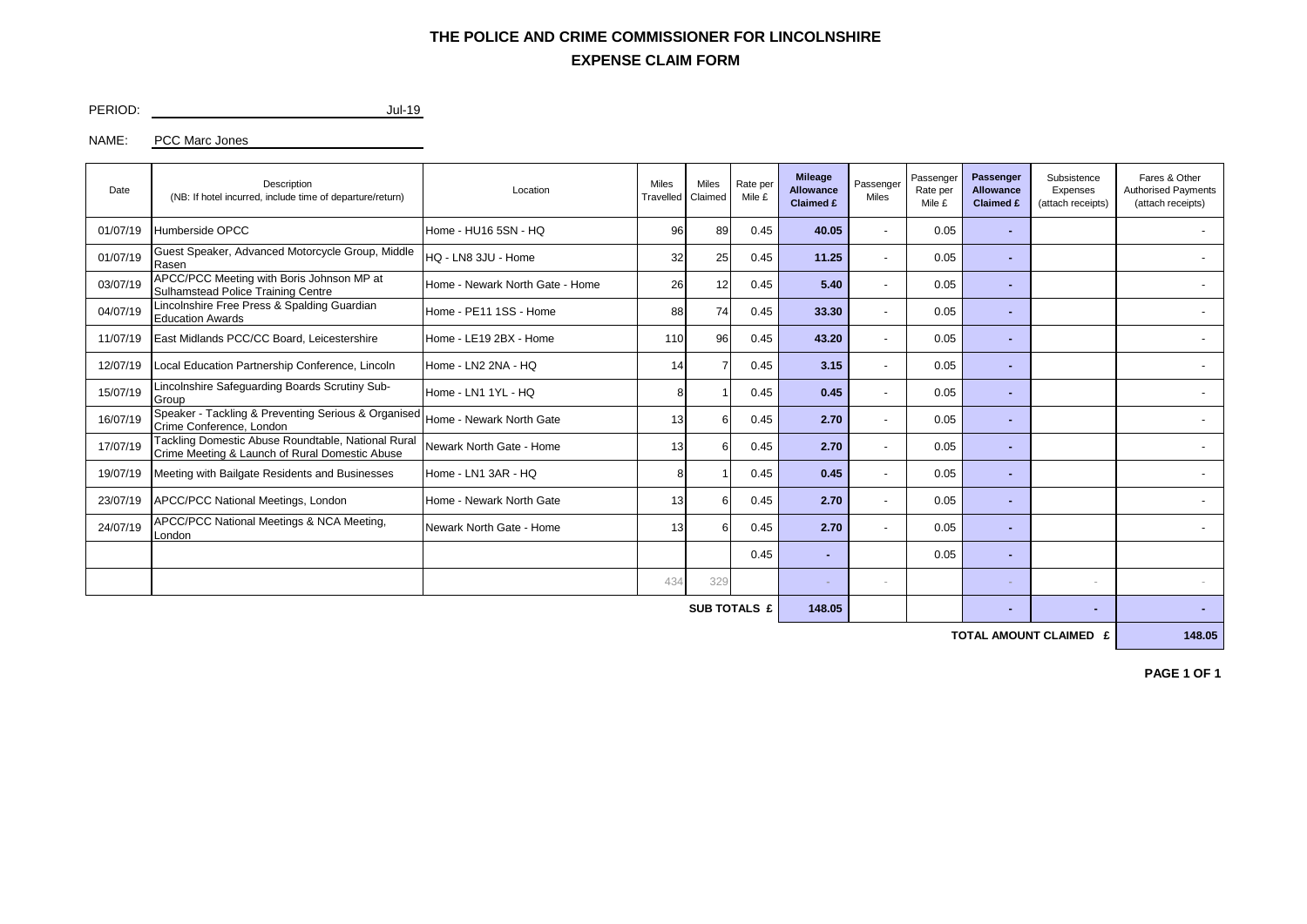## **PCC Marc Jones 2016-2020 - Travel Bookings**

| <b>Booking</b> | Date of       |      |                                 |                  |                                              | Travel       | <b>Reimbursed</b> |  |                     |
|----------------|---------------|------|---------------------------------|------------------|----------------------------------------------|--------------|-------------------|--|---------------------|
| <b>Date</b>    | <b>Travel</b> | Tvpe | Description                     | <b>Provider</b>  | <b>Purpose of Journey</b>                    | <b>Class</b> | to PCC            |  | <b>Cost to OPCC</b> |
|                |               |      |                                 |                  | APCC Meeting with PCCs and Boris Johnson MP, |              |                   |  |                     |
| 02/07/2019     | 03/07/2019    | Rail | Newark NNG - Reading RDG Return | LNER/GWR Reading |                                              | Std          |                   |  | 202.00              |
| 02/07/2019     | 16/07/2019    | Rail | Newark NNG - London KX Return   | LNER             | SOC/NCRN/Home Office Events, London          | Std          |                   |  | 159.00              |
| 09/07/2019     | 23/07/2019    | Rail | Newark NNG - London KX Return   | LNER             | APCC/NCA Meetings, London                    | Std          |                   |  | 159.00              |